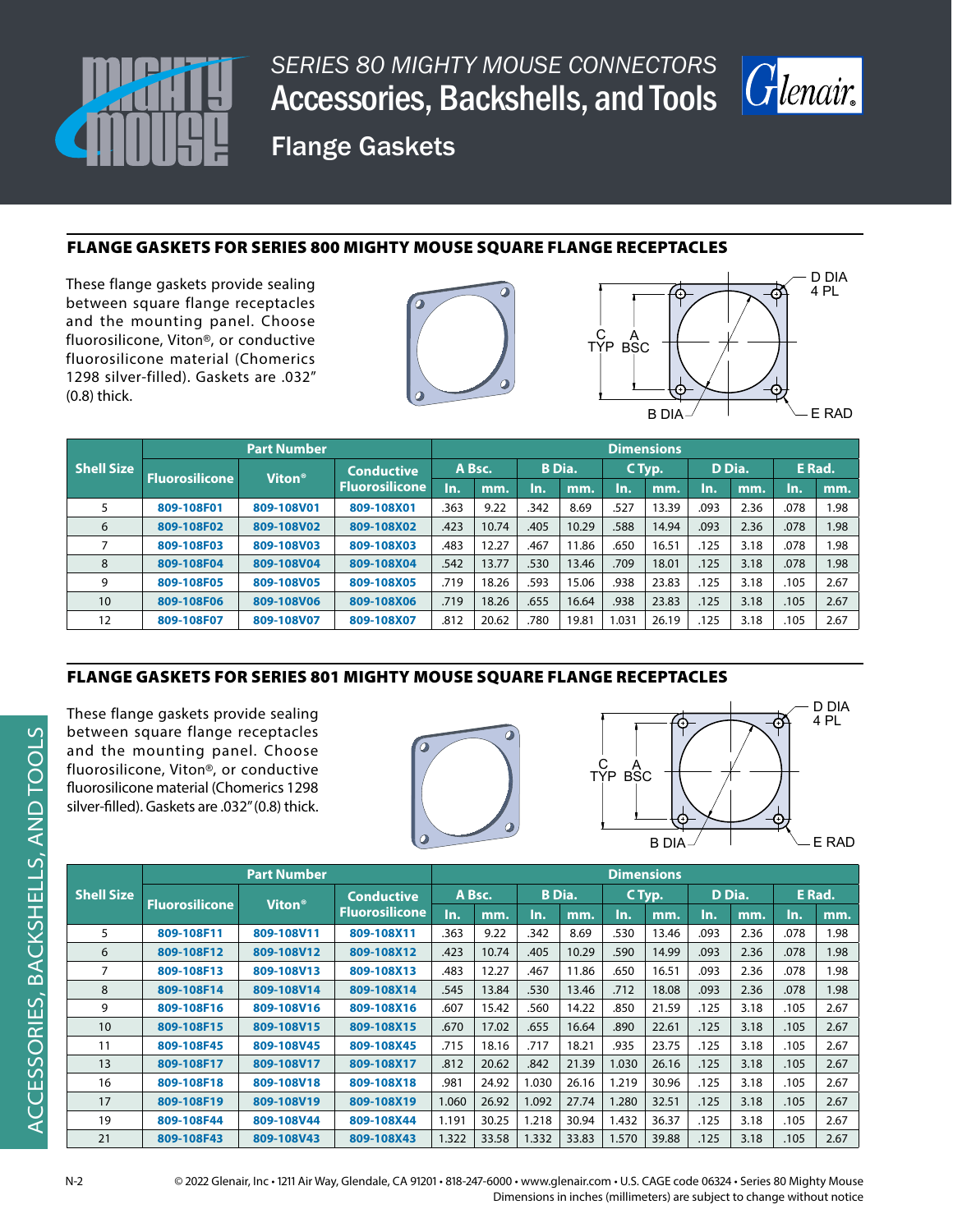

*SERIES 80 MIGHTY MOUSE CONNECTORS* Accessories, Backshells, and Tools



Flange Gaskets

### FLANGE GASKETS FOR SERIES 802 MIGHTY MOUSE SQUARE FLANGE RECEPTACLES

These flange gaskets provide sealing between square flange receptacles and the mounting panel. Choose fluorosilicone, Viton®, or neoprene material. Gaskets are .032" (0.8) thick.





|                   | <b>Part Number</b>    |                           |                 |        | <b>Dimensions</b> |               |       |        |       |        |      |        |      |  |
|-------------------|-----------------------|---------------------------|-----------------|--------|-------------------|---------------|-------|--------|-------|--------|------|--------|------|--|
| <b>Shell Size</b> |                       | <b>Viton</b> <sup>®</sup> | <b>Neoprene</b> | A Bsc. |                   | <b>B</b> Dia. |       | C Typ. |       | D Dia. |      | E Rad. |      |  |
|                   | <b>Fluorosilicone</b> |                           |                 | In.    | mm.               | In.           | mm.   | In.    | mm.   | In.    | mm.  | In.    | mm.  |  |
| 5                 | 809-108F51            | 809-108V51                | 809-108N51      | .500   | 12.70             | .448          | 11.38 | .885   | 22.48 | .125   | 3.18 | .105   | 2.67 |  |
| 6                 | 809-108F52            | 809-108V52                | 809-108N52      | .625   | 15.88             | .572          | 14.53 | 1.010  | 25.65 | .125   | 3.18 | .105   | 2.67 |  |
| 7                 | 809-108F53            | 809-108V53                | 809-108N53      | .688   | 17.48             | .635          | 16.13 | 1.072  | 27.23 | .125   | 3.18 | .105   | 2.67 |  |
| 8                 | 809-108F54            | 809-108V54                | 809-108N54      | .750   | 19.05             | .698          | 17.73 | 1.135  | 28.83 | .125   | 3.18 | .105   | 2.67 |  |
| 9                 | 809-108F55            | 809-108V55                | 809-108N55      | .812   | 20.62             | .760          | 19.30 | 1.195  | 30.35 | .125   | 3.18 | .105   | 2.67 |  |
| 10                | 809-108F56            | 809-108V56                | 809-108N56      | .875   | 22.23             | .822          | 20.88 | 1.260  | 32.00 | .125   | 3.18 | .105   | 2.67 |  |
| 12                | 809-108F57            | 809-108V57                | 809-108N57      | .938   | 23.83             | .885          | 22.48 | 1.323  | 33.60 | .125   | 3.18 | .105   | 2.67 |  |
| 14                | 809-108F58            | 809-108V58                | 809-108N58      | 1.125  | 28.58             | 1.072         | 27.23 | 1.510  | 38.35 | .125   | 3.18 | .105   | 2.67 |  |
| 15                | 809-108F59            | 809-108V59                | 809-108N59      | 1.188  | 30.18             | 1.135         | 28.83 | 1.573  | 39.95 | .125   | 3.18 | .105   | 2.67 |  |
| 21                | 809-108F60            | 809-108V60                | 809-108N60      | 1.375  | 34.93             | 1.448         | 36.78 | 1.760  | 44.70 | .125   | 3.18 | .105   | 2.67 |  |

## FLANGE GASKETS FOR SERIES 803 MIGHTY MOUSE RECEPTACLES

These flange gaskets provide sealing between elliptical flange receptacles and the mounting panel. Choose fluorosilicone, Viton®, or conductive fluorosilicone material (Chomerics 1298 silver-filled). Gaskets are .032" (0.8) thick.





|                   |            | <b>Dimensions</b>         |                   |        |       |               |       |        |       |        |       |
|-------------------|------------|---------------------------|-------------------|--------|-------|---------------|-------|--------|-------|--------|-------|
| <b>Shell Size</b> |            | <b>Viton</b> <sup>®</sup> | <b>Conductive</b> | A Bsc. |       | <b>B</b> Dia. |       | C Max. |       | D Ref. |       |
|                   |            | <b>Fluorosilicone</b>     |                   | In.    | mm.   | In.           | mm.   | In.    | mm.   | In.    | mm.   |
| 5                 | 809-108F31 | 809-108V31                | 809-108X31        | .513   | 13.03 | .345          | 8.00  | .710   | 18.03 | .460   | 11.68 |
| 6                 | 809-108F32 | 809-108V32                | 809-108X32        | .598   | 15.19 | .405          | 10.29 | .795   | 20.19 | .522   | 13.26 |
| 7                 | 809-108F33 | 809-108V33                | 809-108X33        | .708   | 17.98 | .475          | 12.07 | .900   | 22.86 | .590   | 14.99 |
| 8                 | 809-108F34 | 809-108V34                | 809-108X34        | .964   | 24.51 | .545          | 13.84 | 1.160  | 29.46 | .670   | 17.02 |
| 9                 | 809-108F35 | 809-108V35                | 809-108X35        | 1.017  | 25.83 | .605          | 15.37 | 1.215  | 30.86 | .721   | 18.31 |
| 10 <sup>°</sup>   | 809-108F36 | 809-108V36                | 809-108X36        | 1.101  | 37.97 | .682          | 17.32 | 1.295  | 32.89 | .795   | 20.19 |
| 12                | 809-108F37 | 809-108V37                | 809-108X37        | 1.204  | 30.58 | .757          | 19.23 | 1.400  | 35.56 | .874   | 22.20 |
| 14                | 809-108F38 | 809-108V38                | 809-108X38        | 1.280  | 32.51 | .910          | 23.11 | 1.555  | 39.50 | 1.050  | 26.67 |
| 15                | 809-108F39 | 809-108V39                | 809-108X39        | 1.370  | 34.80 | .970          | 24.64 | 1.640  | 41.66 | 1.150  | 29.21 |